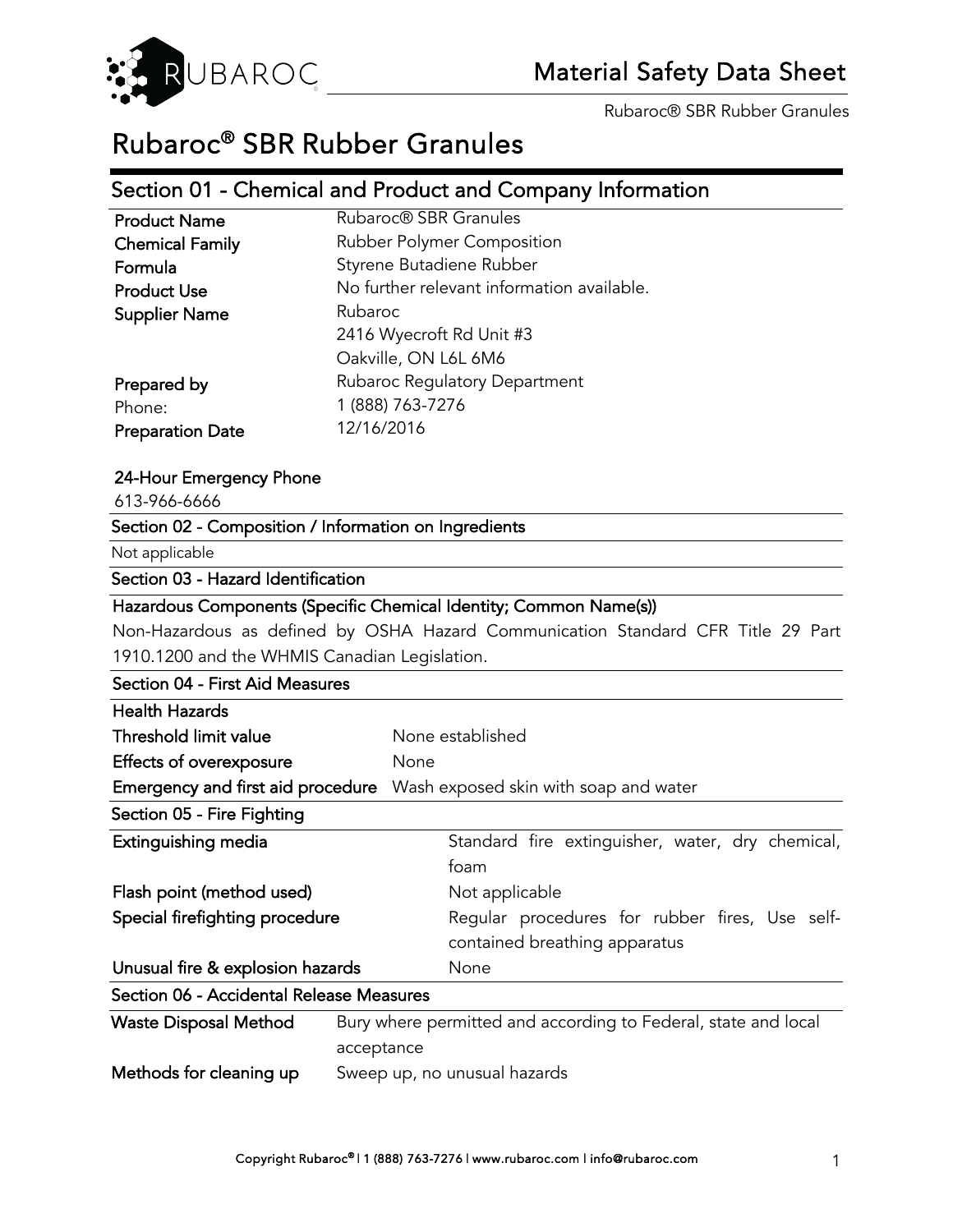

Rubaroc® SBR Rubber Granules

| Section 07 - Handling and Storage                                    |                                                                |  |
|----------------------------------------------------------------------|----------------------------------------------------------------|--|
| Handling                                                             | Wear cloth gloves and appropriate clothing to minimize skin    |  |
|                                                                      | contact. Wash hands after handling.                            |  |
| Storage                                                              | Store in a cool, dry place                                     |  |
|                                                                      | Section 08 - Personal Protection and Exposure Controls         |  |
| <b>Personal Protective Equipment</b>                                 |                                                                |  |
| Wear cloth gloves and appropriate clothing to minimize skin contact. |                                                                |  |
| Respiratory protection                                               | Not applicable                                                 |  |
| Ventilation                                                          | Local exhaust recommended                                      |  |
| <b>Gloves Protection</b>                                             | Not applicable                                                 |  |
| <b>Eye Protection</b>                                                | Safety glasses recommended                                     |  |
|                                                                      | Section 09 - Physical and Chemical Properties                  |  |
| <b>Boiling point</b>                                                 | Not applicable                                                 |  |
| Vapor pressure (mm hg.)                                              | Not applicable                                                 |  |
| Vapor density (air $= 1$ )                                           | Not applicable                                                 |  |
| Specific gravity ( $h20 = 1$ )                                       | 1.17                                                           |  |
| <b>Melting point</b>                                                 | Not applicable                                                 |  |
| Evaporation rate                                                     | Not applicable                                                 |  |
| Solubility in water                                                  | very, very slight                                              |  |
| Appearance and odor                                                  | BLACK - mild characteristic odor                               |  |
| Section 10 - Stability and Reactivity                                |                                                                |  |
| <b>Stability</b>                                                     | Stable; do not heat above 600°C                                |  |
| Incompatibility                                                      | Not applicable                                                 |  |
| Hazardous decomposition products Not applicable                      |                                                                |  |
| Hazardous polymerization                                             | Will not occur                                                 |  |
| Section 11 - Toxicological Information                               |                                                                |  |
| Not applicable.                                                      |                                                                |  |
| Section 12 - Ecological Information                                  |                                                                |  |
| Not applicable.                                                      |                                                                |  |
| 13 - Disposal Consideration                                          |                                                                |  |
| Recommendation                                                       | Bury where permitted and according to Federal, state and local |  |
|                                                                      | acceptance.                                                    |  |
| Section 14 - Transportation Information                              |                                                                |  |
|                                                                      |                                                                |  |

Not applicable.